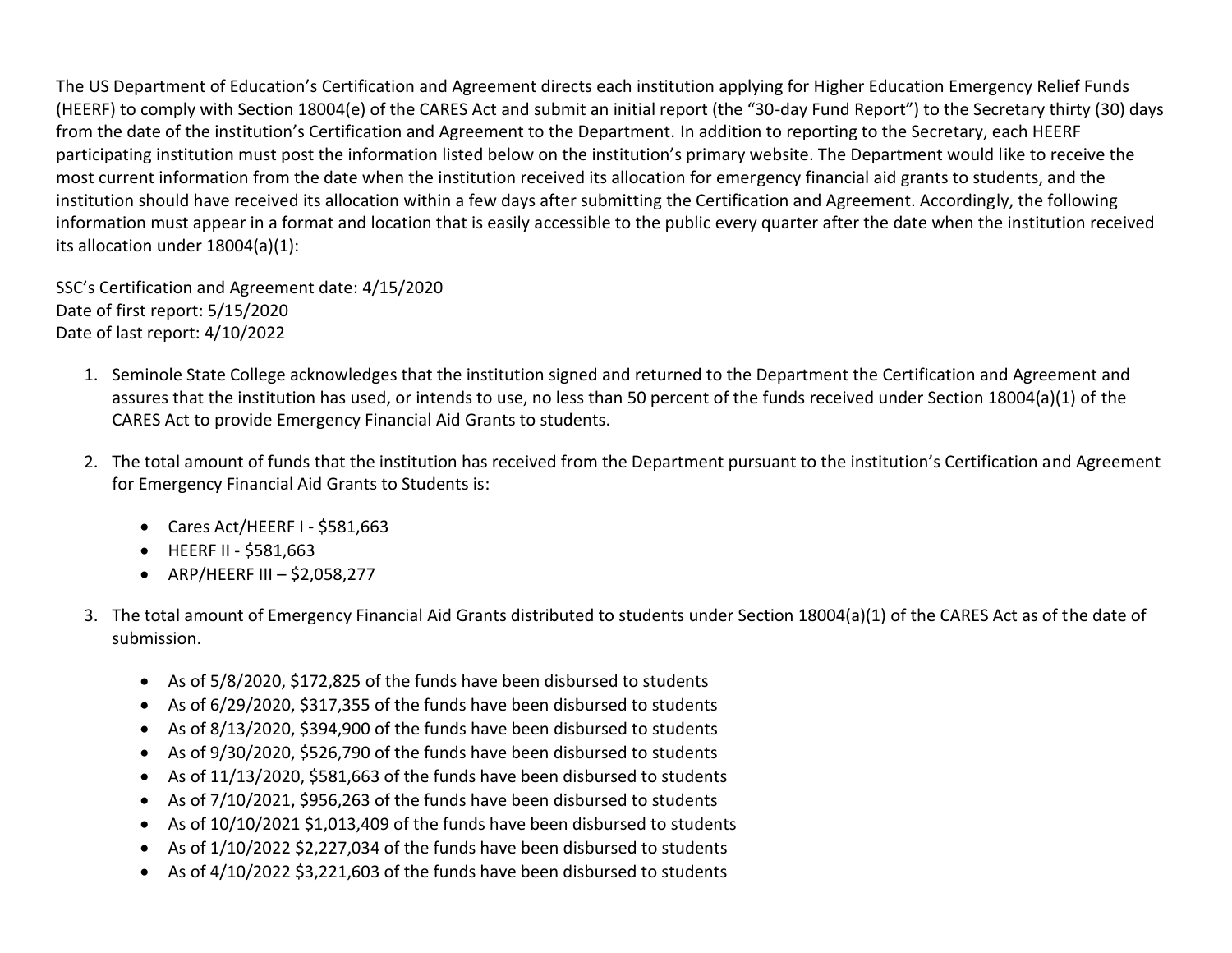- 4. The estimated total number of students at the institution eligible to participate in programs under Section 484 in Title IV of the Higher Education Act of 1965 and thus eligible to receive Emergency Financial Aid Grants to students under Section 18004(a)(1) of the CARES Act.
	- Estimated total number of students for HEERF I: 1,003
	- Estimated total number of students for HEERF II: 912
	- Estimated total number of students for HEERF III: 1533
- 5. The total number of students (unduplicated) who have received an Emergency Financial Aid Grant to students under Section 18004(a)(1) of the CARES Act.
	- As of 5/8/2020, 300 students have received an Emergency Financial Aid Grant
	- As of 6/29/2020, 556 students have received an Emergency Financial Aid Grant
	- As of 8/13/2020, 612 students have received an Emergency Financial Aid Grant
	- As of 9/30/2020, 642 students have received an Emergency Financial Aid Grant
	- As of 11/13/2020, 656 students have received an Emergency Financial Aid Grant
	- As of 7/10/2021, 1121 students have received an Emergency Financial Aid Grant
	- As of 10/10/2021, 1144 students have received an Emergency Financial Aid Grant
	- As of 1/10/2022, 1980 students have received an Emergency Financial Aid Grant
	- As of 4/10/2022, 2030 students have received an Emergency Financial Aid Grant
- 6. The method(s) used by the institution to determine which students receive Emergency Financial Aid Grants and how much they would receive under Section 18004(a)(1) of the CARES Act.

Seminole State College's administration took the following approaches to the disbursement of HEERF I.

- A. SSC students who had been employed (not federal work study students) by SSC prior to the closure of campus due to the COVID-19 pandemic were identified as a group who fit the criteria to receive Emergency Financial Aid Grants. While the grants awarded to them are not a replacement of wages, the set amount awarded to them is for expenses that were caused by the disruption of the pandemic.
- B. It was determined that \$50,000 would be "set aside" to be awarded for the summer semester and upcoming award year based on need. An application process is being developed and will be overseen by a committee of seven (7) campus leaders.
- C. Any SSC student who was actively enrolled in at least one face-to-face Spring 2020 course as of March 23, 2020 was made eligible for a grant in the amount of \$45 per enrolled credit hour between 3 - 15 credit hours. To receive the funds, each student had to meet 3 eligibility components: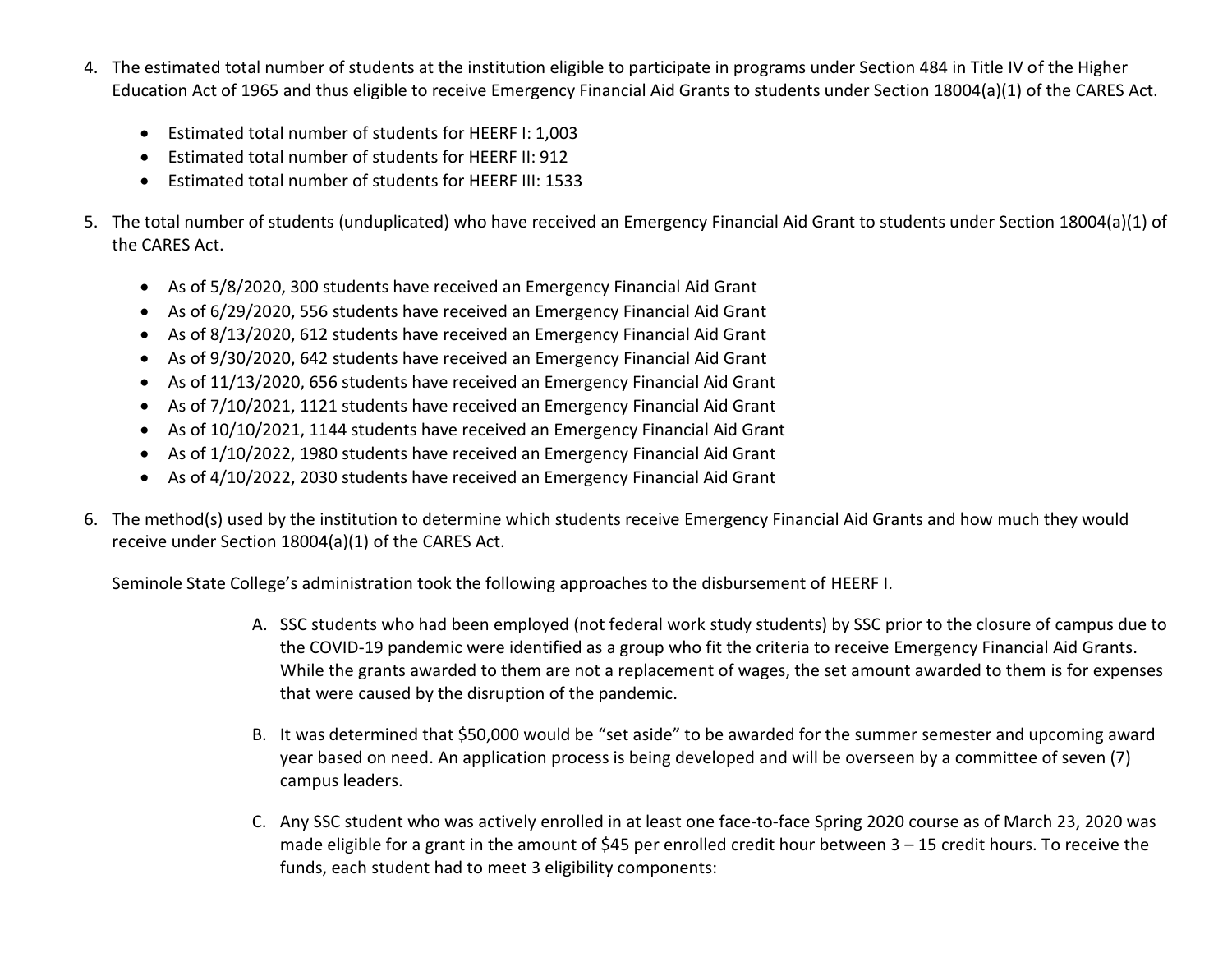- i. Basic Title IV eligibility established by completing a FAFSA or by completing a CARES Act Self-certification application made available through the SSC online student portal
- ii. Document the student had a disruption due to the COVID-19 pandemic established by completing a CARES Act funding application made available through the SSC online student portal
- iii. Document the student would apply the funds to eligible expenses under a student's cost of attendance such as food, housing, course materials, technology, health care, and childcare - established by completing a CARES Act funding application made available through the SSC online student portal

The students were given until June 30, 2020 to complete the FAFSA and/or applications. Upon completion, the students were awarded the funds. The first disbursement of funds to students, who had completed the requirements, was made 5 business days after the information was sent to students. SSC has scheduled subsequent disbursements approximately every two weeks to disburse funds to students as they complete their documents.

Any funds unclaimed will be added to the funding mentioned in section B.

D. Any SSC student who was actively enrolled in at least one Fall 2020 course was eligible to apply for additional HEERF I grant. To receive the funds, each student had to submit an application to document their need for additional pandemic related expenses. The application was made available to all students via student email and by being posted on the SSC website. Additionally, students could submit their application electronically or in person. A committee comprised of campus representatives reviewed each application anonymously and objectively determined the amounts of each award based on the information submitted.

Seminole State College's administration took the following approaches to the disbursement of HEERF II.

- A. Any SSC student who was actively enrolled in at least one Spring 2021 course was eligible for a HEERF II grant. To give priority to low-income students, it was determined to pay Pell eligible students in the amount of \$50 per enrolled credit hour and non-Pell students in the amount of \$40 per credit hour. To receive the funds, each student had to complete an electronic, three question application:
	- i. Verified U.S. Citizenship
	- ii. Confirmed the category in which they experienced the most increase due to Covid-19 pandemic
	- iii. Students chose to have funds paid directly to them or through their SSC student account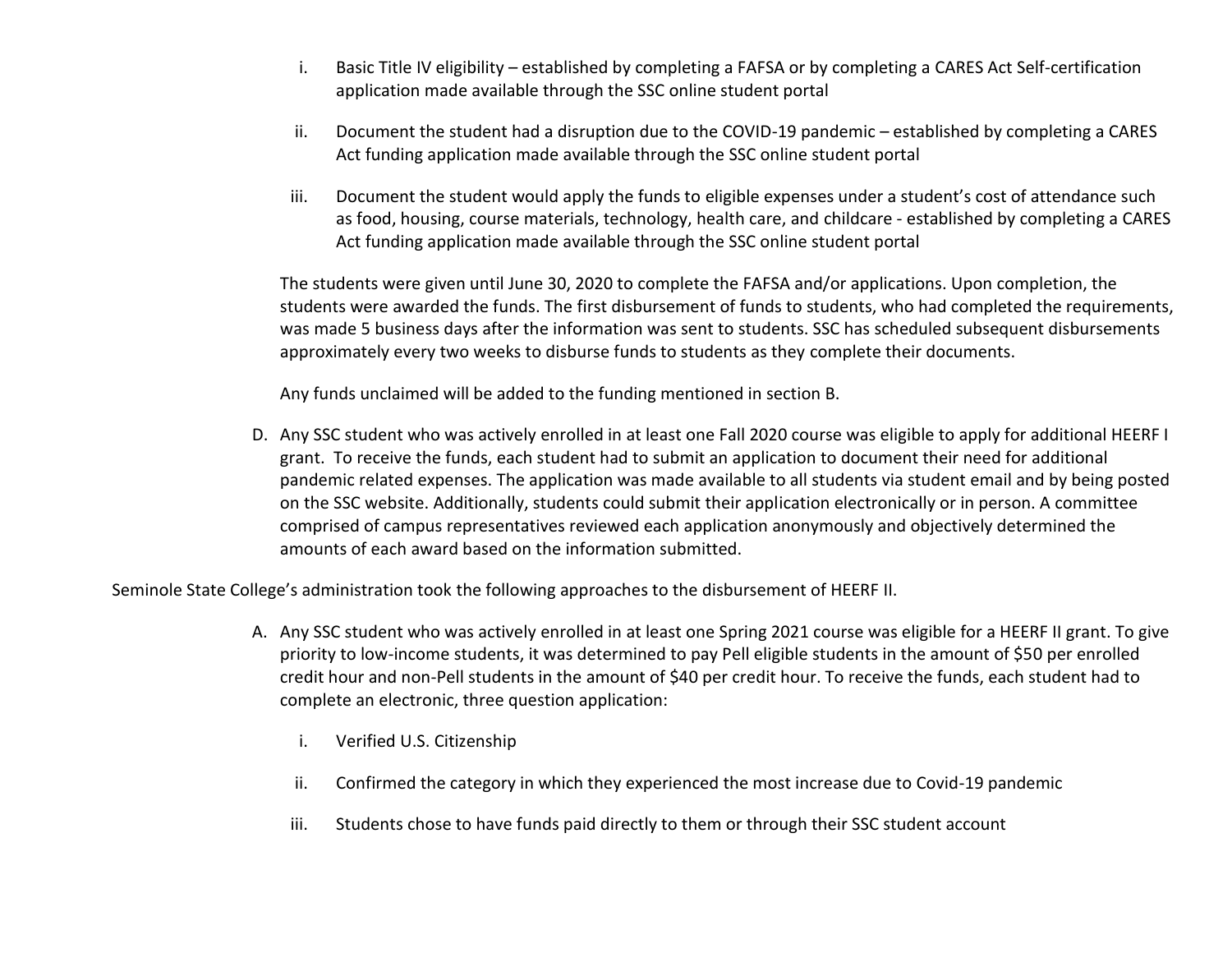Seminole State College's administration took the following approaches to the disbursement of HEERF III/ARP.

- A. Any SSC student who was actively enrolled in at least one Fall 2021 course was eligible for a HEERF III grant. To give priority to low-income students, it was determined to pay Pell eligible students in the amount of \$100 per enrolled credit hour and non-Pell students in the amount of \$75 per credit hour. To receive the funds, each student had to complete an electronic, three question application:
	- i. Confirmed SSC Student ID number
	- ii. Confirmed the category in which they experienced the most increase due to Covid-19 pandemic
	- iii. Students chose to have funds paid directly to them or through their SSC student account
- B. Any student who was actively enrolled in at least one Spring 2022 course and completed the HEERF Application in the Fall 2021 semester was eligible for disbursement number two of the HEERF III grant. To give priority to low-income students, it was determined to pay Pell eligible students in the amount of \$100 per enrolled credit hour and non-Pell students in the amount of \$75 per credit hour. Students were not required to complete the application process again for the second disbursement, since they completed it in the Fall 2021.
- C. After the Spring 2022 disbursement was made to returning students, the HEERF Application was opened to new Spring 2022 students or anyone who may have not received funds in the Fall 2021. Any SSC student who was actively enrolled in at least one Spring 2022 course was eligible to apply for a HEERF III grant. To give priority to low-income students, it was determined to pay Pell eligible students in the amount of \$100 per enrolled credit hour and non-Pell students in the amount of \$75 per credit hour. With the limited amount of funds, the awards were given on a first come first serve basis. To receive the funds, each student had to complete an electronic, three question application:
	- i. Confirmed SSC Student ID number
	- ii. Confirmed the category in which they experienced the most increase due to Covid-19 pandemic
	- iii. Students chose to have funds paid directly to them or through their SSC student account
- 7. Any instructions, directions, or guidance provided by the institution to students concerning the Emergency Financial Aid Grants.

A webpage was created on the Seminole State website to serve as a point of information for all students. <http://www.sscok.edu/covid19/covid.html>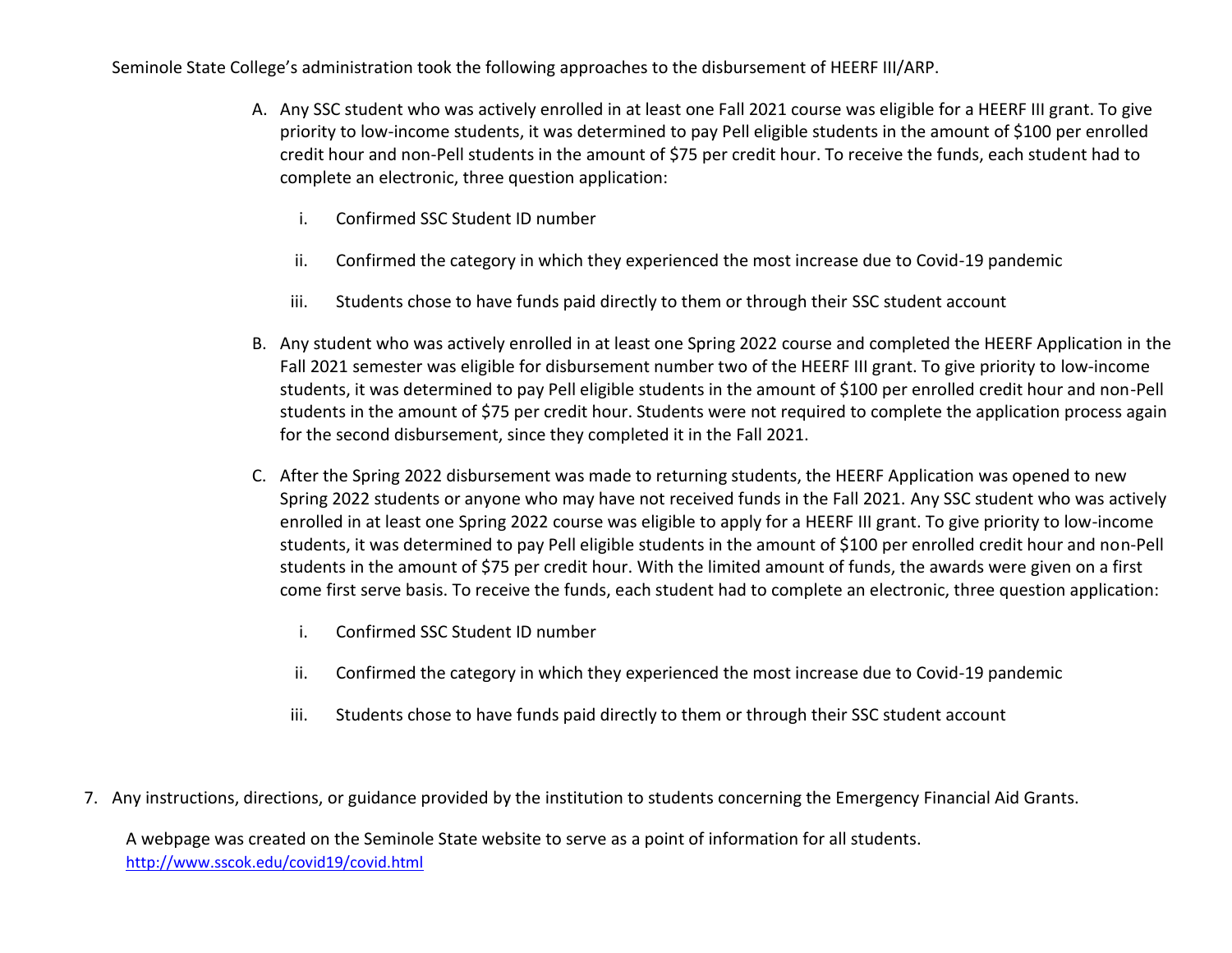A link to the HEERF II electronic application was placed on SSC's website homepage.

Multiple Facebook postings directing students to HEERF fund information via various SSC Department Facebook accounts.

A link to the HEERF III/ARP electronic application was placed on the SSC's website homepage and was in the student learning management system (Brightspace-D2L) to make it more accessible to students.

The following files are posted on this page for public viewing:

HEERF I Files (Information was replaced with HEERF II Files below) [CARES Act FAQ](http://www.sscok.edu/covid19/Cares%20Act%20funding%20FAQ.pdf) [Video of instruction on how to complete the CARES Act Funding Application\(s\)](https://transcripts.gotomeeting.com/#/s/6c16b4190575c71dfba639957d9333e3ae78c35d5226d8db0ff987a28df7c98a) [SSC Campus CARES Scholarship Application](http://www.sscok.edu/covid19/CARESApplicationFILLABLE.pdf) [SSC Campus CARES Scholarship FAQ](http://www.sscok.edu/covid19/CARESFAQ.pdf)

HEERF II Files [HEERF II Funds FAQs](http://www.sscok.edu/covid19/HEERF%20II%20Funding%20FAQ.pdf) How to Apply for [HEERF II Funds](http://www.sscok.edu/covid19/covid.html) - Video

HEERF III/ARP Files [HEERF III Funds FAQs](http://www.sscok.edu/covid19/HEERF%20III%20Funding%20FAQ%20updated.pdf) [Flyer Posted Across Campus by President's Office](http://www.sscok.edu/covid19/EmailCaresReliefFlyerPresident.pdf)

The following emails were sent to the campus community concerning HEERF I, HEERF II and HEERF III/ARP:

| Date    | Email sent to:                         | Email sent from:                                   |                                         |                   |
|---------|----------------------------------------|----------------------------------------------------|-----------------------------------------|-------------------|
| 4/22/20 | Entire campus community                | Melanie Rinehart, Director of Financial Assistance | Development of CARES Act Funding        | <b>Click here</b> |
| 5/1/20  | Entire campus community                | Melanie Rinehart, Director of Financial Assistance | <b>CARES Act Funding available</b>      | <b>Click here</b> |
| 5/4/20  | SSS/STEM students                      | Janna Wilson-Byrd, Director of SSS/STEM program    | <b>CARES Act Money</b>                  | <b>Click here</b> |
| 5/4/20  | SSS/STEM students                      | Janna Wilson-Byrd, Director of SSS/STEM program    | <b>CARES Act Video</b>                  | <b>Click here</b> |
| 5/4/20  | All Faculty (to pass info to students) | Dr. Linda Goeller, Interim VP of Academic Affairs  | Help our students                       | <b>Click here</b> |
| 5/7/20  | <b>Student Wage Workers</b>            | Melanie Rinehart, Director of Financial Assistance | <b>CARES Act Award</b>                  | <b>Click here</b> |
| 5/13/20 | Students who had not completed app     | Melanie Rinehart, Director of Financial Assistance | Don't miss out on your CARES Act        | <b>Click here</b> |
| 6/23/20 | Students who had not completed app     | Melanie Rinehart, Director of Financial Assistance | <b>URGENT! CARES Act Money Deadline</b> | <b>Click here</b> |
| 6/30/20 | All SSC Faculty and Staff              | Melanie Rinehart, Director of Financial Assistance | SSC Campus Cares Scholarship            | <b>Click here</b> |
| 7/6/20  | All SSC Students                       | Melanie Rinehart, Director of Financial Assistance | SSC Campus Cares Scholarship Info       | <b>Click here</b> |